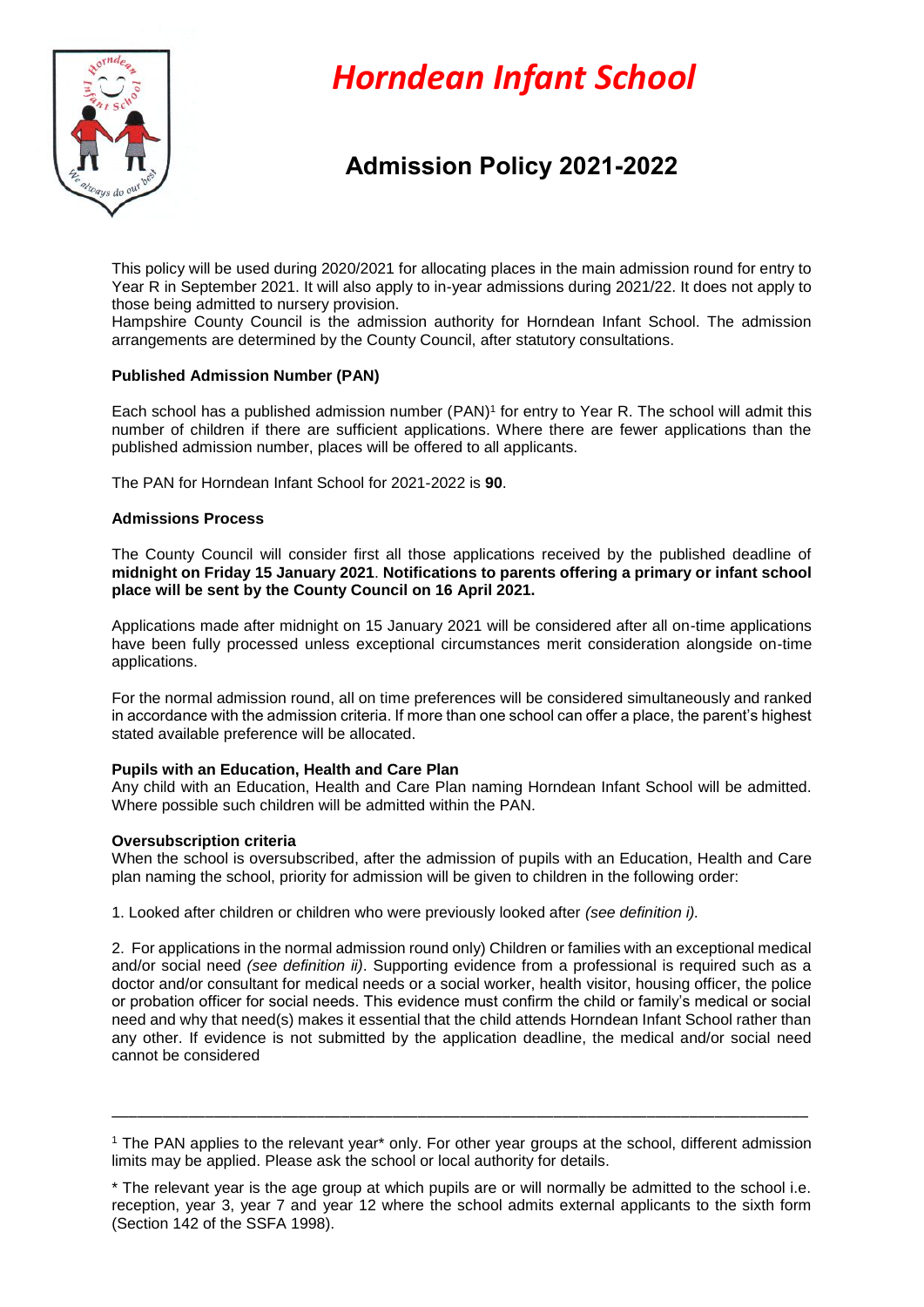3. Children of staff *(see definition iii)* who have, (1) been employed at Horndean Infant School for two or more years at the time at which the application for admission to the school is made, or (2) have been recruited to fill a vacant post for which there is a demonstrable skill shortage.

4. Children living **in** the catchment area *(see definition iv)* of Horndean Infant School who at the time of application have a sibling *(see definition v)* on the roll of Horndean Infant School or the linked junior school, Horndean CE Junior School, who will still be on roll at the time of admission. [See criterion 6 for additional children who may be considered under this criterion.]

5. Other children living **in** the catchment area of Horndean Infant School*.* 

6. Children living **out** of the catchment area of Horndean Infant School who at the time of application have a sibling *(see definition v)* on the roll of Horndean Infant School or the linked junior school, Horndean CE Junior School, who will still be on roll at the time of admission. [Where a sibling was allocated a place at Horndean Infant School or Horndean CE Junior School in the normal admission round in a previous year because the child was displaced *(see definition vi)* from the catchment school for their address, the application will be considered under criterion 4, above, subject to the siblings still living in the catchment area for the school from which they were displaced. In future normal admissions rounds a younger sibling will be considered to have been displaced where they were allocated a place at Horndean Infant School or Horndean CE Junior School under this criterion as a consequence of their elder sibling's displacement and are still living in the catchment area for the school from which they were displaced].

7. Other children.

# *Definitions*

(i) Looked after children are defined as those who are (a) in the care of a local authority, or (b) being provided with accommodation by a local authority in the exercise of their social services functions (see the definition in section 22(1) of the Children Act 1989). Previously looked after children are those who were looked after but immediately after being looked after became subject to an adoption order, child arrangements order, or special guardianship order. An adoption order is an order under section 46 of the Adoption and Children Act 2002 or section 12 of the Adoption Act 1976. Child arrangements orders are defined in section 8 of the Children Act 1989, as amended by section 12 of the Children and Families Act 2014. Child arrangements orders replace residence orders and any residence order in force prior to 22 April 2014 is deemed to be a child arrangements order. Section 14A of the Children Act 1989 defines a 'special guardianship order' as an order appointing one or more individuals to be a child's special guardian (or special guardians).

(ii) Applicants will only be considered under this criterion if on the application form (online or paper) they have ticked the appropriate box explicitly indicating that they wish for their application to be considered under medical / social need. 'Medical need' does not include mild medical conditions, such as asthma or allergies. 'Social need' does not include a parent's wish that a child attends the school because of a child's aptitude or ability or because their friends attend the school or because of routine childminding arrangements. Priority will be given to those children whose evidence establishes that they have a demonstrable and significant need to attend a particular school. Equally this priority will apply to children whose evidence establishes that a family member's physical or mental health or social needs mean that they have a demonstrable and significant need to attend a particular school. Evidence must confirm the circumstances of the case and must set out why the child should attend a particular school and why no other school could meet the child's needs. Providing evidence does not guarantee that a child will be given priority at a particular school and in each case a decision will be made based on the merits of the case and whether the evidence demonstrates that a placement should be made at one particular school above any other.

(iii) 'Staff' includes all those on the payroll of the school who (specific to clause (1)) have been an employee continuously for two years at the time of application. 'Children of staff' refers to situations where the staff member is the natural parent, the legal guardian or a resident step parent.

(iv) A map of the school's catchment area is available on the school's details page of the Hampshire County Council website [www.hants.gov.uk/educationandlearning/findaschool.](http://www.hants.gov.uk/educationandlearning/findaschool)

(v) 'Sibling' refers to brother or sister, half brother or half sister, adoptive brother or adoptive sister, foster brother or foster sister, step brother or step sister living as one family unit at the same address. It will also be applied to situations where a full, half or adopted brother or sister are living at separate addresses. Criteria 4 and 6 include children who at the time of application have a sibling for whom the offer of a place at Horndean Infant School or the linked junior school, Horndean CE Junior School, has been accepted, even if the sibling is not yet attending. It also includes, in the normal admissions round, children who have a sibling on roll in Year 2 at Horndean Infant School at the time of application, who are successful in gaining a place at Horndean CE Junior School on the national notification date.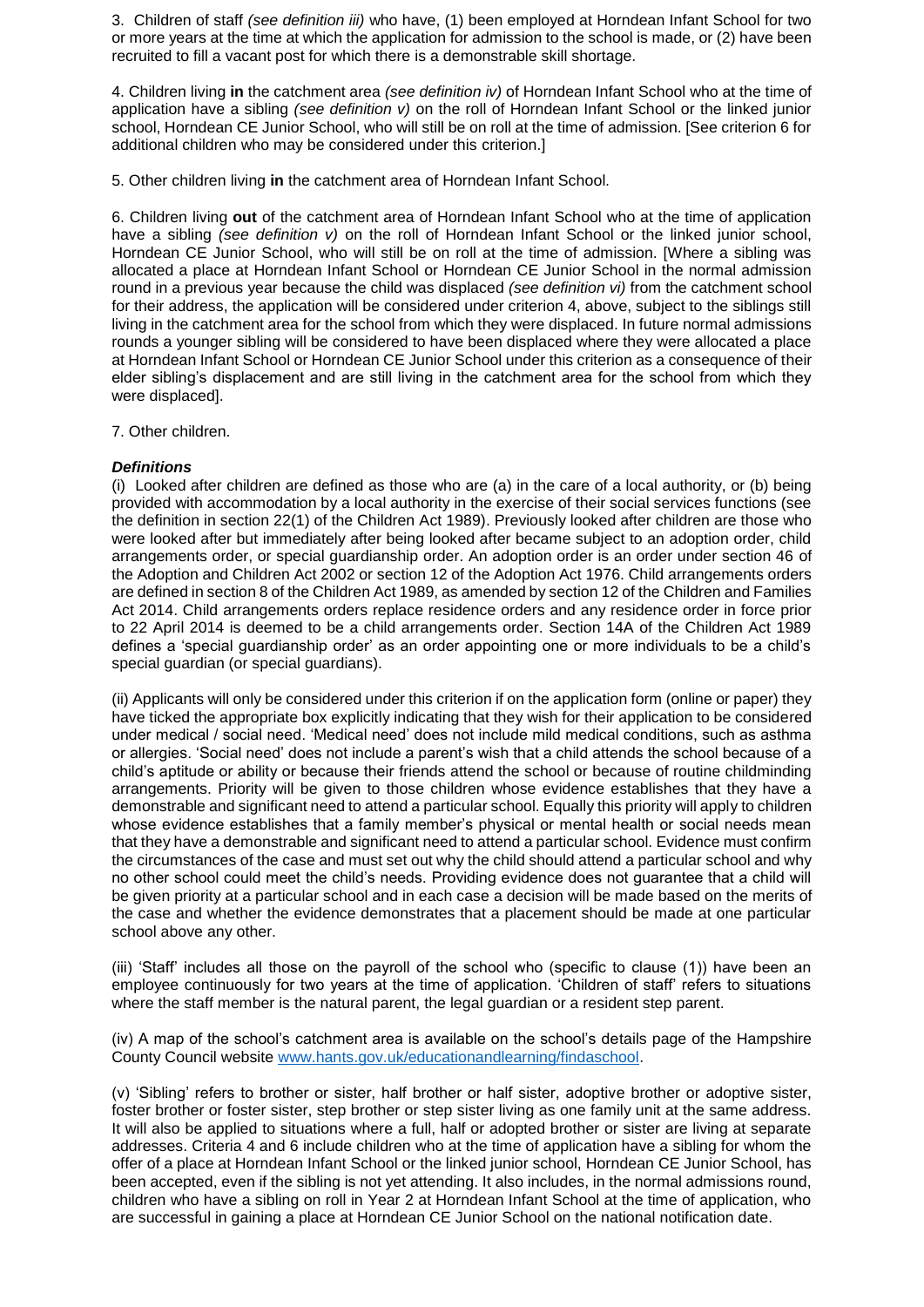(vi) 'Displaced' refers to a child who was refused a place at the catchment school in the normal admissions round having named it in the application and was not offered a higher named preference school.

#### **Tie-breaker**

If the school is oversubscribed from within any of the above categories, straight line distance will be used to prioritise applications; applicants living nearer the school have priority. Distances will be measured from the Ordnance Survey home address point to the school address point using Hampshire County Council's Geographic Information Systems (GIS). Distances to multiple dwellings will give priority to the ground floor over the first floor and so on. On individual floors, distances will be measured to the stairs leading to the communal entrance. Where two or more applicants are equidistant, random allocation will be used to allocate the place. An explanation of the random allocation procedure is available on the County website. This method of prioritising admissions will also apply to any 'school specific' criterion unless otherwise stated in the school's brochure.

# **Additional Information**

# **Permanent Residence**

The child's permanent residence is where they live, normally including weekends and during school holidays as well as during the week, and should be used for the application. The permanent address of children who spend part of their week with one parent and part with the other, at different addresses, will be the address at which they spend most of their time.

#### **Multiple births**

Where a twin or child from a multiple birth is offered the last place available within the PAN, any further twin or child of the same multiple birth will also be offered a place, if the parents so wish, even though this may raise the number in the year group above the school's PAN.

#### **Fair Access placements by the local authority**

Outside the normal admission round, it may sometimes be necessary for a pupil to be placed by the local authority, or a local placement panel acting on behalf of the authority, in a particular school even if there is a waiting list for admission. Such placements will be made in accordance with Hampshire County Council's Fair Access Protocol. The Protocol is based on legislation and government guidance.

#### **Waiting lists**

Waiting lists will be established for each year group where more applications are received than places available. For main round admissions to Year R, the waiting list will be maintained centrally by the local authority until 31 August 2021. At all other times, and for other year groups, waiting lists will be operated by schools on behalf of the local authority.

Any places that become available will be offered to the child at the top of the list on the day the place became available. The waiting list is ordered according to the criteria of the admission policy with no account being taken of the length of time on the waiting list or any priority order expressed as part of the main admission round. Fair Access admissions and school closure arrangements will take priority over the waiting list.

The waiting list will be reviewed and revised –

- each time a child is added to, or removed from, the waiting list;
- when a child's changed circumstances affect their priority;

For entry to Year R, the waiting list will remain open until 31 August 2022, at which point all names will be removed. For all other year groups, waiting lists will remain open until 31 August of each year. Parents who want their child to be considered for a place at the school in the following school year must submit a new in-year application in the August preceding the new school year. Schools will send a decision letter within the first 10 days of the new term.

# **Starting school**

Pupils born between 1 September 2016 and 31 August 2017 (inclusive) are entitled to full-time schooling from September 2021. Parents can choose to defer their child's admission until later in the school year (but not beyond the start of the term after they reach compulsory school age). Children can also attend part-time until they reach compulsory school age. Parents must discuss their child's starting arrangements with the school once an offer has been secured. Children with birthdays between:

• 1 September and 31 December 2016 (inclusive) reach compulsory school age on 31 December 2021, at the start of the spring term 2022.

• 1 January and 31 March 2017 (inclusive) reach compulsory school age on 31 March 2022, at the start of the summer term 2022.